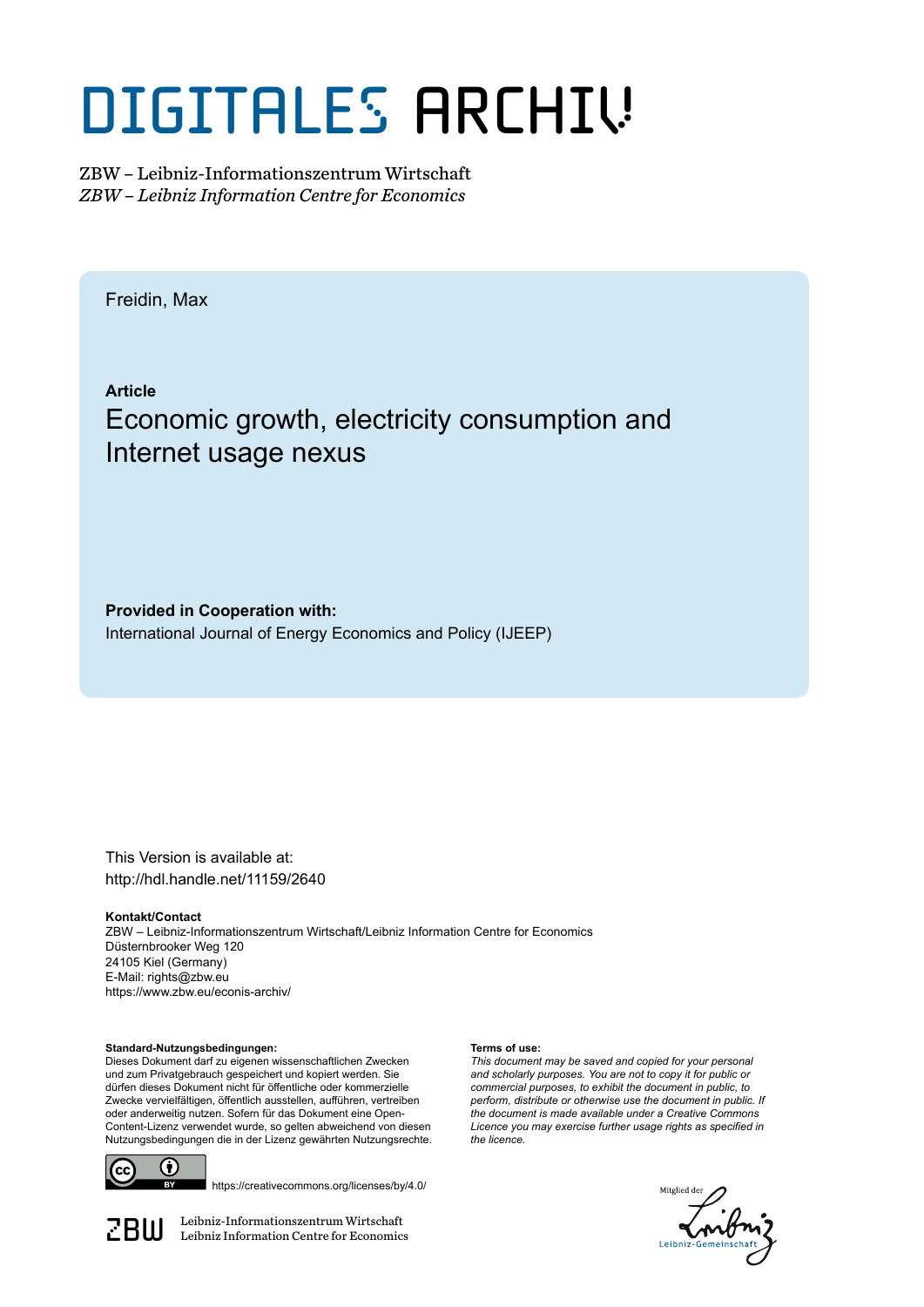

INTERNATIONAL JOURNAL OF RIVERGY ECONOMICS AND POLICY

 $\epsilon J_{\hbox{\tiny\sc EconJournals}}$ 

**International Journal of Energy Economics and Policy**

ISSN: 2146-4553

available at http: www.econjournals.com



**International Journal of Energy Economics and Policy, 2018, 8(5), 267-272.**

# **Economic Growth, Electricity Consumption and Internet Usage Nexus: Evidence from a Panel of Commonwealth of Independent States**

# **Max Freidin1 , Dmitry Burakov2 \***

<sup>1</sup>Department of Marketing, Belarusian State Agricultural Academy, Mogilev region, Gorki, Belarus, <sup>2</sup>Department of Financial Markets and Banks, Financial University under the Government of the Russian Federation, Moscow, Russia. \*Email: dbur89@yandex.ru

#### **ABSTRACT**

In this paper we investigate the long- and short-run effects of economic growth and Internet usage on electricity consumption using a panel data for countries – members of Commonwealth of Independent States (CIS) for the period 1991-2017. The study is based on panel unit root test, panel cointegration test, the pooled mean group regression technique and Dumitrescu–Hurlin panel Granger causality test. The results show that internet usage affects electricity consumption in the long-run. A1% increase in the number of the internet users per 100 people increases electricity consumption per capita by 0.021% in the sampled countries economic growth affects electricity consumption both in the short- and long-run. A 1% increase in economic growth rate cause a 1.45% increase in electricity consumption per capita in CIS states. Results of panel causality test show that Internet usage and economic growth cause electricity consumption.

**Keywords:** Electricity Consumption, Economic Growth, Internet Usage, Panel Analysis, Causality **JEL Classifications:** L94, O4, Q4, Q42, O1

# **1. INTRODUCTION**

Today, there is a large number of studies describing the relationship between economic growth, electricity consumption and the use of the Internet. For example, the papers of Pohjola (2001), Nour (2002) and Vu (2011) are dedicated to the research of the relationship between economic growth and information and communication technologies. To the study of the relationship between electricity consumption and economic growth are devoted the works of Kraft and Kraft (1978), Yoo (2005), Wolde-Rufael (2006), as well as Narayan and Prasad (2008). These studies take into account the specifics of both developed and developing countries.

It should be noted that the number of studies, devoted to the research of the relationship between information and communication technologies and electricity consumption has been growing steadily over the past 20 years. Increasing the share of e-commerce as part of gross domestic product (GDP) in developed and developing countries, accelerating the penetration of ICT into stock markets and classical business operations, enhances their impact and importance in economic growth.

Regarding the impact of ICT on electricity consumption, several channels are identified in the literature. These include direct and indirect channels. (Hilty, 2008) Through a direct channel, ICT has a direct impact on energy consumption through the production, use and distribution of ICT equipment. (e.g., Roth et al., 2002; Laitner, 2002). Indirect channel describes the impact of ICT on energy consumption, related to the fact that the development of ICT increases the demand for energy in connection with the globalization of world markets and distribution of forms of production caused by the growth of telecommunications networks. (Ishida, 2015)

This study aims to assess the impact of Internet use and economic growth on electricity consumption using panel data for the Commonwealth of independent States (CIS). We use the number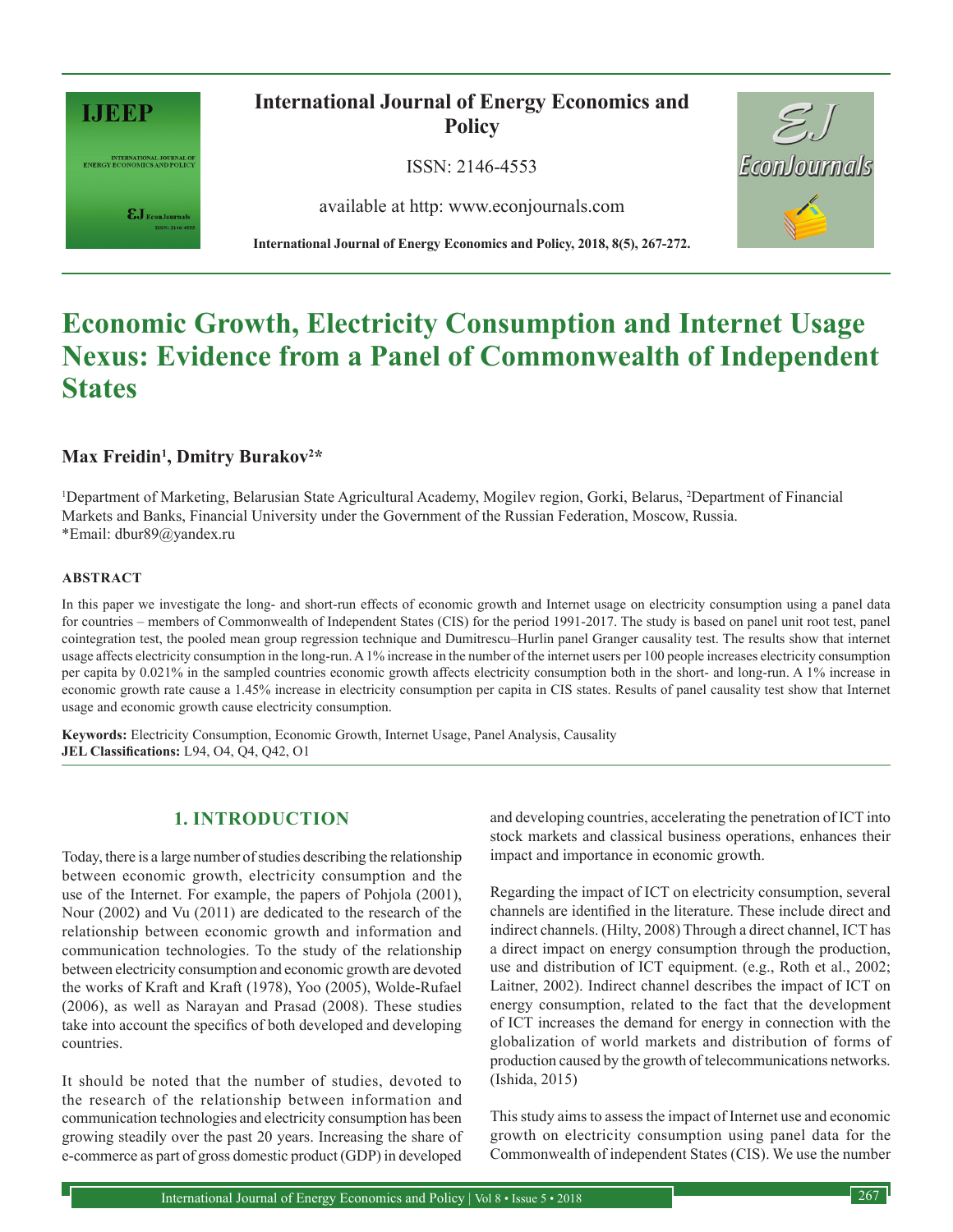of Internet users over time as an indicator to measure ICT. This study enriches the existing literature through, on the one hand, the study of the elasticity of energy consumption to internet use in the CIS countries. In contrast to previous studies, examining the short-and long-term effects of ICT on energy consumption in developed and developing countries (Salahuddin and Alam, 2015; 2016; Afzal and Gow, 2016; Rahimi and Rad, 2017), we investigate the sensitivity of electricity consumption in CIS countries to changes in Internet use and economic growth. CIS countries currently include in their members Belarus, Russia, Azerbaijan, Armenia, Kazakhstan, Kyrgyzstan, Moldova, Tajikistan, Turkmenistan and Uzbekistan. To assess the short-and long-term effects, we use the model proposed by Salahuddin and Alam (2016) for OECD countries and approbated by Rahimi and Rad (2017) for D-8 countries.

The remainder of the paper is organized as follows: Section 2 provides an overview of relevant literature; section 3 describes econometric modeling techniques and data used; section 4 presents an analysis of empirical results; section 5 presents the conclusion of the study.

# **2. LITERATURE REVIEW**

As the importance of energy consumption as a key element of national and global production grows, the number of studies on the analysis of factors with potential impact on it increases. According to the conventional function of consumption in the framework of the utility maximization theory, the demand for energy is determined both by changes in income and prices, and depends on the institutional infrastructure, arrangements and the stage of economic development (Sheng et al., 2012). The relationship between energy consumption and various macroeconomic variables is described in a large number of studies in various developed and developing countries. In most cases, empirical research aims to determine the nature and vector of the relationship between consumption, income, the degree of financial development of the national economy, the degree of industrialization, urbanization, as well as electricity prices and trade openness. The relationship between energy consumption and information and communication technologies has also been the subject of research, but the impact of ICT on electricity consumption has received little attention. Given the active transformation of the global post-industrial economy into a digital economy, the growing role of financial technologies and blockchain, the importance of this research area cannot be overestimated.

For example, Collard et al. (2005) examined the impact of investment in information technology on the energy intensity of electricity consumption in the service sector of France for the period 1986-1998. Using panel data combining time series and cross-sectoral dimensions, the authors concluded that the energy consumption of electricity in production decreased with the diffusion of communication devices. At the same time, the energy intensity has increased with the use of computers and software.

Takase and Murota (2004) investigated the impact of information technology investments on energy consumption in the US and Japan through the development of an economic model. The results of the model simulation showed that while investment in information technology is reducing energy intensity in Japan, energy intensity in the US is increasing.

Cho et al. (2007) evaluated the impact of investments in information and communication technologies and energy prices on electricity consumption in various sectors of South Korea's economy. The results of their research show that investments in ICT increase the energy intensity of service industries, as well as manufacturing industries, characterized by a high level of energy consumption.

Sadorsky (2012) examined the impact of information and communication technologies on electricity consumption in 19 developing countries and found a positive statistically significant relationship between ICT and electricity consumption.

Ishida (2015) studied the long-term relationship between energy consumption, economic growth, and information and communication technologies in Japan. Using the autoregressive distributed lag (ARDL) bounds testing approach, he estimated two different multivariate models simulating the production function and the energy demand function, with both functions including ICT investment as an explanatory variable. The study was based on the time period 1980-2010. As a result, the author came to conclusion that investments in ICT can, under other equal conditions, contribute to moderate reducing of electricity consumption. But there was found no evidence of the impact of ICT investment on GDP growth.

Salahuddin and Alam (2015) studied the long-and short-term effects of Internet use and economic growth on electricity consumption in Australia from 1985 to 2012. Annual time series were used for the study. The results of the evaluation of ARDL model showed that the use of the Internet and economic growth increase the consumption of electricity in Australia. The results are statistically significant.

Saidi et al. (2015) investigated the impact of ICT and economic growth on electricity consumption for a panel consisting of 67 countries using a dynamic panel data model. The model was also divided into three sub-panels by income level (high-income, middle-and low-income countries). The study is based on data for the period 1990-2012. The results of the study show a positive and statistically significant effect of ICT on electric power consumption, when measuring ICT as the use of the Internet and mobile phones.

Salahuddin and Alam (2016) assessed the short-and long-term effects of ICT use and economic growth on electricity consumption using panel data for OECD countries for the period 1985-2012. The results of the study show that the use of ICT and economic growth stimulate electricity consumption in the short and long term. The results of tests to establish causation showed that electricity consumption causes economic growth. At the same time, the use of mobile and Internet cause electricity consumption and economic growth.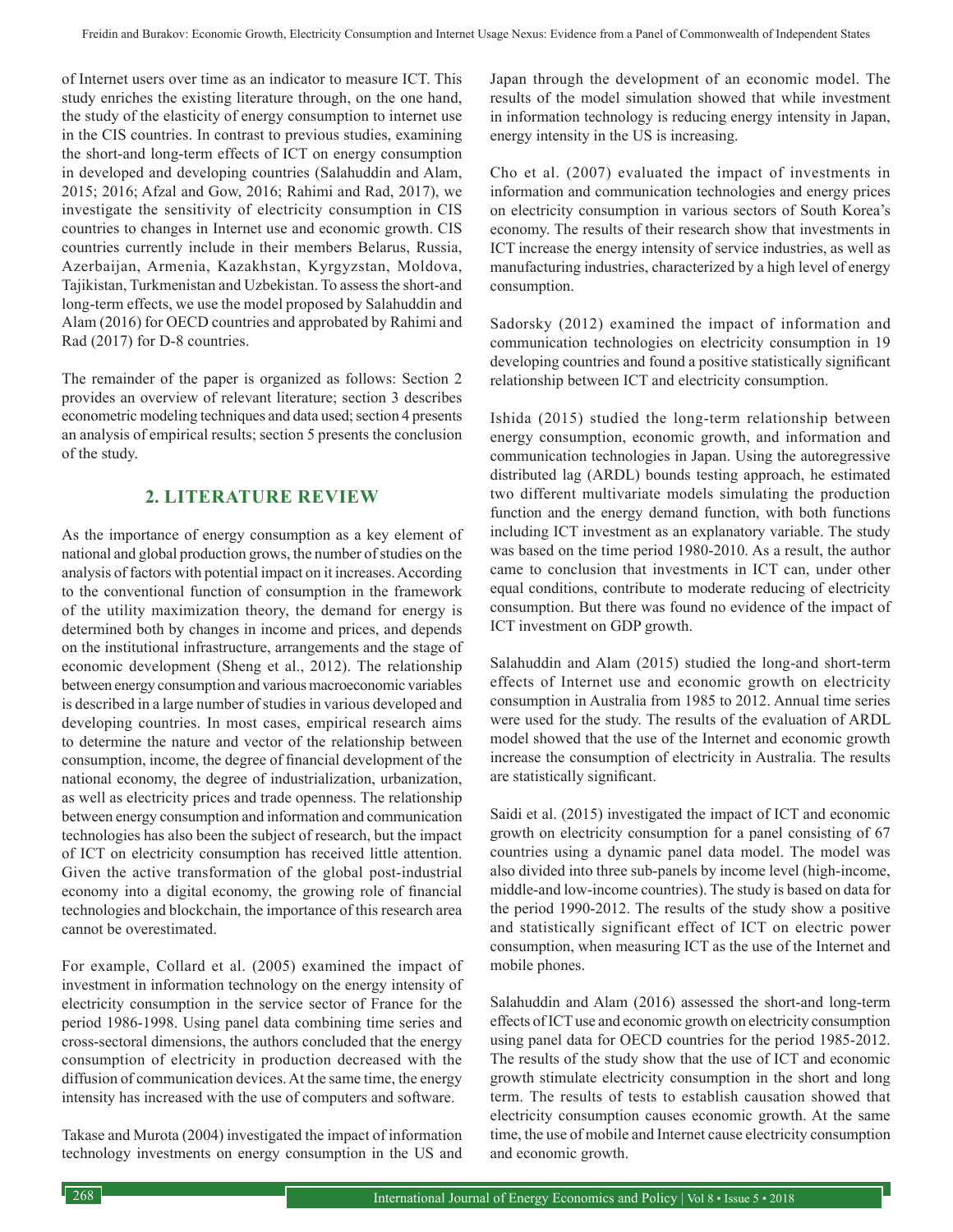Tunali (2005) studied the impact of ICT on electricity consumption in the European Union member States between 1990 and 2012. Research has shown that ICT increases the consumption of electricity in sampled countries in the long run.

Afzal and Gow (2016) examined the impact of ICT on electricity consumption in 11 developing countries for the period between 1990 and 2014. Using the dynamic panel data models, they found a positive and statistically significant relationship between ICT and electricity consumption. The indicator for ICT is Internet connections, mobile phones and the percentage of ICT imports in total imports. The results show that the energy intensity of production is reduced in the case of diffusion of communication devices, and increases with the use of computers and mobile phones.

Rahimi and Rad (2017) investigated the relationship between the use of Internet, economic growth and electricity consumption in the case of D-8 countries for the period 1990-2013. The results show that the use of the Internet affects the consumption of electricity only in the long term. However, economic growth affects electricity consumption in both the short and long term. The results of causation imply that the use of the Internet leads to an increase in electricity consumption.

Zaghdoudi (2017) estimated relationship between Internet usage, renewable energy, electricity consumption and economic growth by applying panel ARDL method and dynamic ordinary least squares method. Results of the study show that Internet usage and economic growth have a positive and significant long-run effect on electric power consumption. Economic growth has positive and significant effect on electricity consumption in the short-run as well.

## **3. MATERIALS AND METHODS**

In this study, we aim to assess the impact of Internet use and GDP on electricity consumption for a panel of CIS countries. Following Sadorsky (2012), Ishida (2015) Salahuddin and Alam (2016), Salahuddin et al. (2016), Rahimi and Rad (2017), we define the functional form of the model as follows:

$$
EC_{p} = f(A, GDP_{pc}I_{u})
$$
\n<sup>(1)</sup>

or

$$
E C p_{ii} = A. (G D P p c_{ii})^{\beta} (I u_{ii})^{\beta 2}
$$
 (2)

Taking the log - linear form both sides of the Equation (2), we obtain the following equation:

$$
ln ECp_{ii} = \beta_0 + \beta_1 ln GDPpc_{ii} + \beta_2 ln Iu_{ii} + \varepsilon_{ii}
$$
\n(3)

where *ln* denotes the natural logarithm; *i*=1,….I for each country in the panel, *t=*1,….T denotes the time period. The regression coefficients  $\beta_1$  and  $\beta_2$  estimate long-run elasticity of electricity consumption relative to GDP per capita, and Internet usage, respectively. *ECp* denotes logarithmic electricity consumption

per capita. *GDPpc* represent logarithmic GDP per capita and *Iu* denotes logarithmic internet usage.

Annual data for electricity consumption is measured by electric power consumption (kWh per capita), and GDP per capita is measured in constant 2005 US\$. ICT variable in this study is represented by Internet usage (per 100 people). Data is obtained from The World Bank's World Development Indicators and official statistics offices of the sampled countries when necessary. The countries, included in the sample and the chosen timeframe are dictated by data availability and the need for a balanced panel over the period of 1991-2017. The sampled countries are the members of the CIS and include Belarus, Russia, Azerbaijan, Armenia, Kazakhstan, Kyrgyzstan, Moldova, Tajikistan, Turkmenistan and Uzbekistan.

# **4. RESULTS AND DISCUSSION**

To test the hypothesis stated in this study, we use econometric tools. The use of econometric research methods allows to consider the behavior of each independent sampled variable on the one hand separately, and on the other hand to study its impact on dependent variables. The first step in the research algorithm is to conduct tests for the stationarity of the sampled time series. In the case of nonstationary sampled variables, their differentiation is necessary to continue the study. The second step in the research algorithm is to conduct a cointegration test using all explanatory variables. In case of cointegration detection, as well as statistical significance, it is possible to build a long-term and short-term models for testing the hypothesis.

Table 1 presents the results of the sampled variables test for the presence of unit root. There is a variety of panel unit root tests, which include Levin et al. (2002), Im et al. (2003) (IPS hereafter), Maddala and Wu (1999). As can be seen from Table 1, the sampled variables are characterized by non-stationarity at level. So the null hypothesis of unit root presence cannot be rejected. In case of their differentiation to the first order, the variables become stationary and we can reject the null.

Therefore, the use of first-order differentiated variables makes it possible to conduct further research. In order to identify causation links between explanatory and resulting variables in the short and long run, it is necessary to determine whether there is cointegration between them.

Cointegration tests are used to determine whether the regression is spurious or not. Spurious regression may occur only as the results of non-stationarity of the sampled variables. Therefore, as can be seen from results of unit root tests in Table 1, each of the variables is stationary. Meeting the requirement of stationarity ensures the next step of the study, that is investigating the existence of the long-run equilibrium between the sampled variables. In this study, following Rahimi and Rad (2017) we employ two types of panel cointegration tests. Pedroni (2004) residual cointegration test results are reported in Table 2. Results of the test show that six out of seven test statistics show statistically significant presence of cointegration between the variables in the model.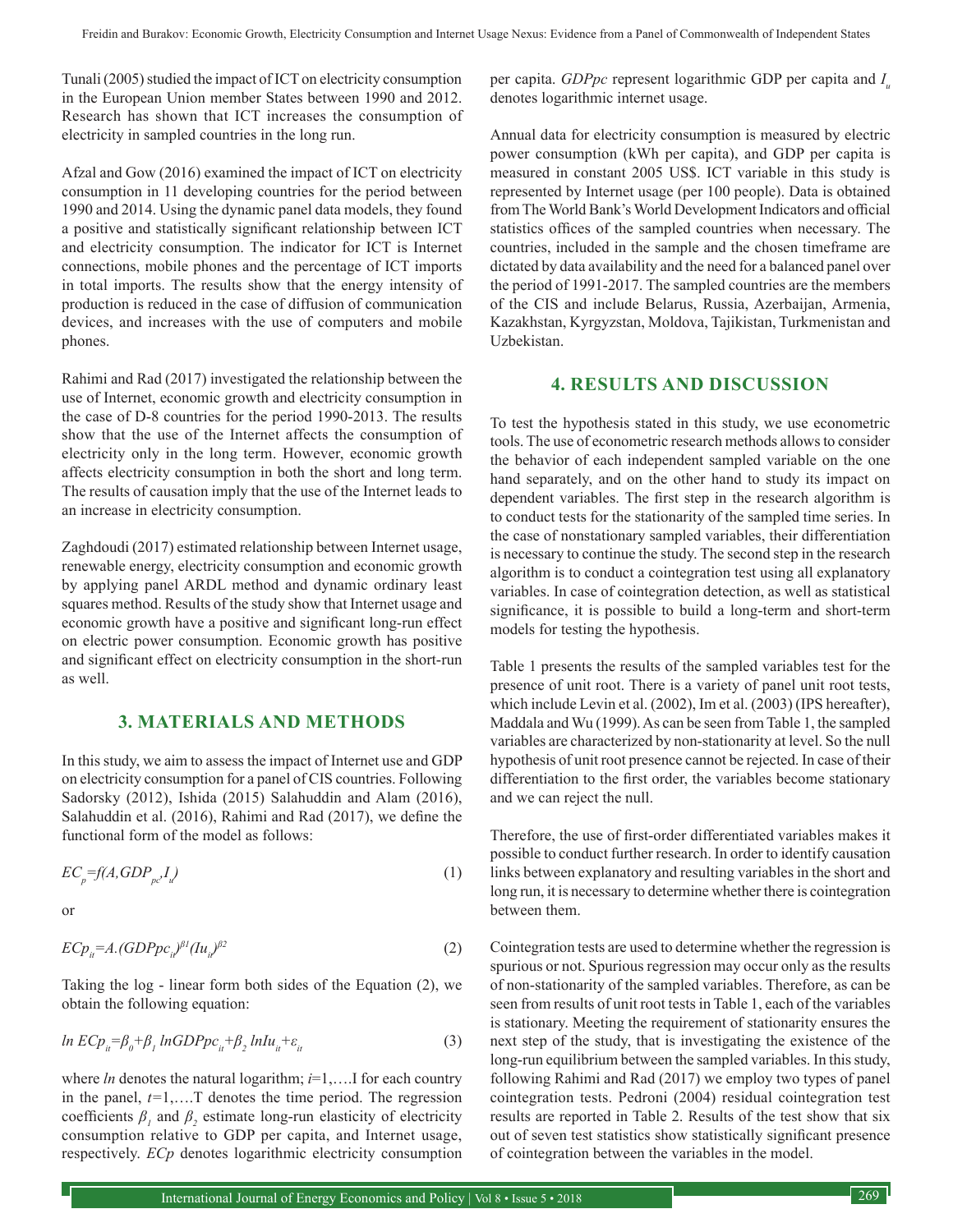| <b>Test statistics</b>               | LLC                  | <b>IPS</b>          | <b>ADF</b>         | PP (Fisher)        |
|--------------------------------------|----------------------|---------------------|--------------------|--------------------|
| Variables in level                   |                      |                     |                    |                    |
| GDP (per capita)                     | $-0.23413(0.5234)$   | $-1.20743(0.3854)$  | 32.4686 (0.1894)   | 18.9238 (0.9521)   |
| Electricity consumption (per capita) | $-2.34082(0.0012)$   | $-0.24591(0.1238)$  | 24.8461 (0.6803)   | 25.7631 (0.3911)   |
| Internet use (per 100 people)        | $-0.89015(0.4208)$   | 0.59379(0.7942)     | 11.6387(0.2675)    | 6.23955(0.8813)    |
| First differenced variables          |                      |                     |                    |                    |
| GDP (per capita)                     | $-6.29081(0.0001)*$  | $-5.60712(0.0002)*$ | $48.6539(0.0001)*$ | 53.4409 (0.0000)*  |
| Electricity consumption (per capita) | $-12.24741(0.0000)*$ | $-8.53862(0.0000)*$ | 75.8432 (0.0000)*  | 78.1345 (0.0000)*  |
| Internet use (per 100 people)        | $-7.04953(0.0000)*$  | $-5.84281(0.0000)*$ | $21.2405(0.0000)*$ | $69.1452(0.0000)*$ |

Source: Authors' calculations. \*Denotes statistical significance at 1% level and rejection of the null hypothesis (presence of unit root)

To check the obtained results, we refer to the Kao (1999) residual cointegration test. Results of the Kao test are presented in Table 3.

Results, presented in Table 3 also strongly reject the null hypothesis of no cointegration between the variables for CIS sample at significance level of 1%.

Therefore, we can assume that we have obtained a strong evidence of long-run cointegration relationship between the variables for the panel.

Table 4 presents the results from the pooled mean group estimations for Equation (3).

As can be seen from the results, presented in Table 4, for Internet use the estimated coefficient is positive, persistent and significant at 1% level of significance. The long-run estimated coefficient of the variable, that is the number of the Internet users per 100 people equals to 0.021. That means that a 1% increase in the number of the Internet users per 100 people increases electricity consumption per capita by 0.021% in the sampled countries.

The findings in Table 4 also indicate that there exist a positive and statistically significant relationship between economic growth and electricity consumption. The estimated long-run coefficient of economic growth rate (logarithm of GDP per capita) equals to 1.15. This means that a 1% economic growth rate will cause 1.45% increase in electricity consumption per capita. Also, short-run coefficients show the presence of statistically significant relationship between Internet use, GDP and electricity consumption.

Finally, we employ Hurlin and Dumitrescu (2012) causality test to investigate causal linkages between variables of the model.

The results, presented in Table 5, show that Internet use causes electricity consumption in the states-members of the CIS. Also we find evidence that the growth of GDP in sampled countries leads to an increase in electricity consumption. Yet, no statistically significant evidence of causality running from Internet use to GDP is found. The absence of this relationship in the CIS countries may be the result of insufficient digitalization of the economy, the small size of the high technology market as part of the national economy's GDP. However, as the processes of digitalization of national economies and the world economy increase, it is quite logical to assume the strengthening of the link between the use of the Internet and economic growth in the CIS countries.

#### **Table 2: Pedroni residual cointegration test results**

| <b>Panel cointegration statistics</b>                         | <b>Statistics</b> | <b>P-value</b> |  |  |
|---------------------------------------------------------------|-------------------|----------------|--|--|
| (within-dimension)                                            |                   |                |  |  |
| Panel v-statistic                                             | $-1.140857$       | $0.0215*$      |  |  |
| Panel PP-statistic                                            | $-1.953284$       | $0.0131*$      |  |  |
| Panel rho-statistic                                           | $-3.109375$       | $0.0034*$      |  |  |
| Panel ADF-statistic                                           | $-3.280541$       | $0.0008*$      |  |  |
| Group mean panel cointegration statistics (between-dimension) |                   |                |  |  |
| Group rho-statistic                                           | $-0.290745$       | 0.2754         |  |  |
| Group PP-statistic                                            | $-1.980432$       | 0.0198*        |  |  |
| Group ADF-statistic                                           | $-1.998563$       | $0.0104*$      |  |  |

Source: Authors' calculations. \*Denotes statistical significance

#### **Table 3: Long-term equation estimation**

| ADF        | Lag | t-statistic | <b>P-value</b> |
|------------|-----|-------------|----------------|
| CIS states |     | $-3.152844$ | $0.0005*$      |

Source: Authors' calculations. \*Denotes statistical significance and rejection of the null hypothesis (no cointegration between the variables)

#### **Table 4: Results from PMG estimation for the model (Equation 3)**

| <b>Dependent variable:</b>     | <b>Long-run coefficients</b> |                               |                |
|--------------------------------|------------------------------|-------------------------------|----------------|
| <b>Electricity consumption</b> | <b>Coefficient</b>           | <b>S.E.</b>                   | <b>P-value</b> |
| <b>GDP</b>                     | 1.450343                     | 0.020184                      | $0.0000*$      |
| Internet use                   | 0.021453                     | 0.000047                      | $0.0000*$      |
|                                |                              | <b>Short-run coefficients</b> |                |
| Error correction coefficient   | $-0.351931$                  | 0.031529                      | $0.0000*$      |
| <b>GDP</b>                     | 0.251853                     | 0.113476                      | $0.0313*$      |
| Internet use                   | 0.137724                     | 0.049621                      | $0.0463*$      |
| Intercept                      | $-0.395721$                  | 0.141984                      | $0.0000*$      |

Source: Authors' calculations. \*Denotes statistical significance

#### **5. CONCLUSION**

This study examines the relationship between Internet use, electricity consumption and economic growth in the long and short term. The study was conducted on the example of the CIS States for the period 1991-2017. Econometric methods of analysis were used for the study. In particular, due to the cross-country nature of the study, we used panel data analysis. To assess the stationarity of time series used tests of Levin et al. (2002), Im et al. (2003) (hereafter IPS), Maddala and Wu (1999). The results of testing the null hypothesis of the presence of a single root showed the nonstationarity of the sampled variables at the level. The differentiation of first-order variables allowed to provide the stationarity of time series. The hypothesis of a long-term equilibrium between the sampled variables was tested by cointegration tests, which included the Kao (1999) and Pedroni (2004) tests.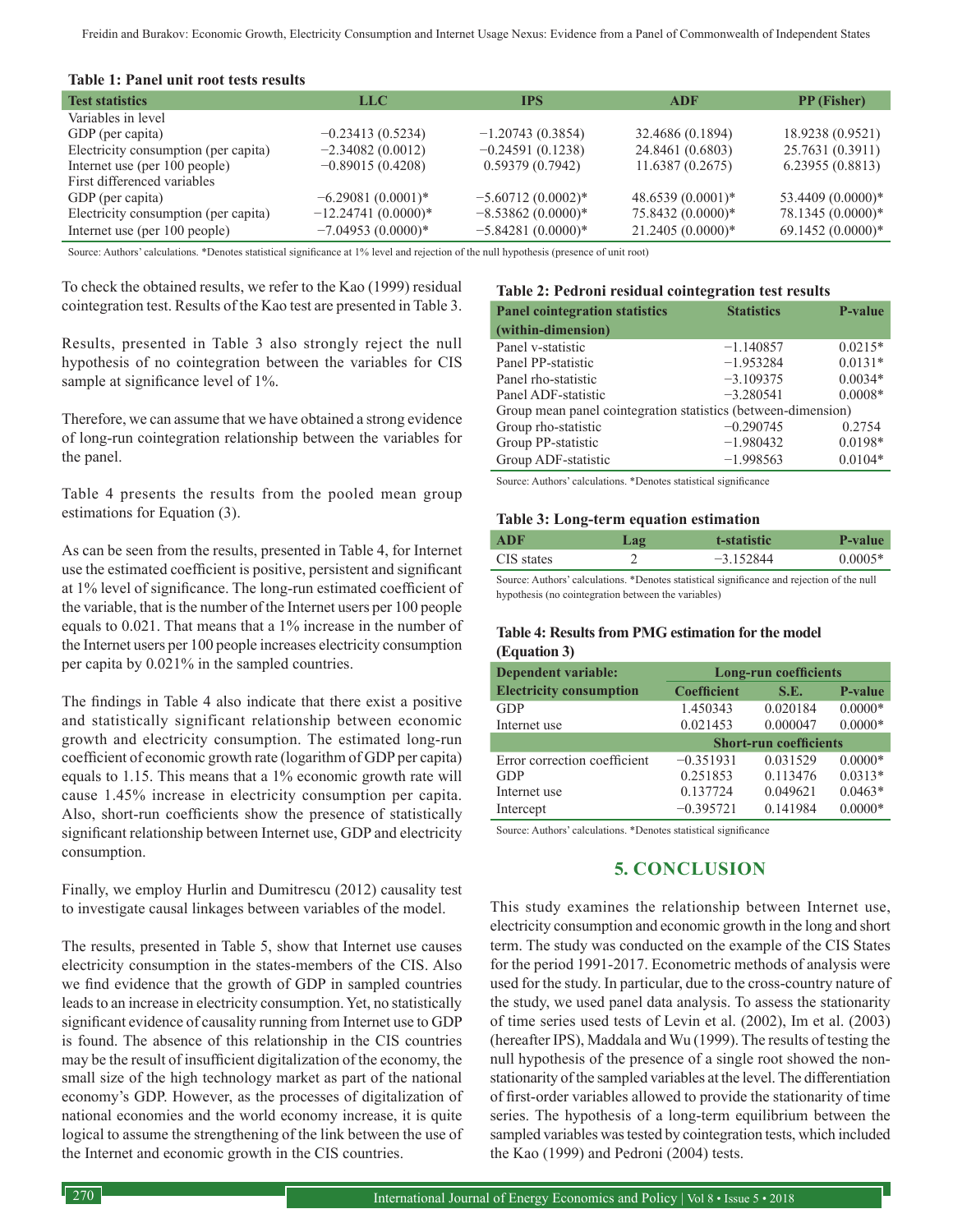| Table 5. I all wise Dunnerescu Trurini paliei causanty test results |             |                |                |  |  |
|---------------------------------------------------------------------|-------------|----------------|----------------|--|--|
| Null hypothesis                                                     | W-statistic | Zbar-statistic | <b>P-value</b> |  |  |
| GDP does not homogeneously cause EC                                 | 6.340941    | 8.134854       | $0.0001*$      |  |  |
| EC does not homogeneously cause GDP                                 | 1.001364    | 1.609351       | 0.3285         |  |  |
| IU does not homogeneously cause EC                                  | 4.975612    | 6.129445       | $0.0012*$      |  |  |
| EC does not homogeneously cause IU                                  | 2.045869    | 1.195432       | 0.5348         |  |  |
| IU does not homogeneously cause GDP                                 | 2.543416    | 3.124935       | 0.0627         |  |  |
| GDP does not homogeneously cause IU                                 | 1.593425    | .798430        | 0.8643         |  |  |

| Table 5: Pairwise Dumitrescu–Hurlin panel causality test results |  |  |  |  |
|------------------------------------------------------------------|--|--|--|--|
|------------------------------------------------------------------|--|--|--|--|

Source: Authors' calculations. \*Denotes statistical significance and rejection of the null hypothesis

The results of testing the null hypothesis of the absence of cointegration allowed to reject the null hypothesis. The test results showed that there is a positive, statistically significant long-term relationship between Internet use, economic growth and electricity consumption in the CIS countries. A1% increase in the number of the Internet users per 100 people increases electricity consumption per capita by 0.021% in the CIS states. This allows us to assume that the use of the Internet leads to an increase in demand for electricity consumption in the CIS countries. This result is in line with the results of previous studies including Sadorsky (2012), Saidi et al. (2015), Salahuddin and Alam (2016), Rahimi & Rad (2017), Zaghdoudi (2017).

At the same time, the evaluation of the model coefficients in the short term showed that the use of the Internet leads to an increase in electricity consumption in the CIS countries. The result is statistically significant at the 5% level of statistical significance. Being in line with the previous studies (e.g., the case of OECD studied by Salahuddin and Alam (2016)), we have found a positive relationship between Internet use and electricity consumption in the CIS countries both in long- and short-run. This result may be associated with a proportional increase in the share of computers, mobile devices against the background of limited electric capacities, which led to the need for their increase.

We also found a positive and statistically significant effect of economic growth on electricity consumption in the CIS countries. This result is consistent with previous studies (see e.g., Saidi et al., 2015). The obtained results are also confirmed by estimating the relationship through pairwise Dumitrescu–Hurlin panel causality test. The results show a statistically significant causal relationship running from GDP to electricity consumption. Also, we found that the use of the Internet causes electricity consumption.

### **REFERENCES**

- Afzal, M.N.I., Gow, J. (2016), Electricity consumption and information and communication technology in the next eleven emerging economies. International Journal of Energy Economics and Policy, 6(3), 381-388.
- Cho, Y., Lee, J., Kim, T. (2007), The impact of ICT investment and energy price on industrial electricity demand: Dynamic growth model approach. Energy Policy, 35(1), 4730-4738.
- Collard, F., Feve, P., Portier, F. (2005), Electricity consumption and ICT in the French service sector. Energy Economics, 27, 541-550.
- Hilty, L.M. (2008), Information Technology and Sustainability. Norderstedt: Books on Demand.
- Hurlin, C., Dumitrescu, E. (2012), Testing for granger non-causality in heterogeneous panels. Economic Modeling, 29, 1450-1460.
- Im, K.S., Pesaran, M.H., Shin, Y. (2003), Testing for unit roots in heterogeneous panels. Journal of Econometrics, 115, 53-74.
- Ishida, H. (2015), The effect of ICT development on economic growth and energy consumption in Japan. Telematics and Informatics, 32, 79-88.
- Kao, C. (1999), Spurious regression and residual-based tests for cointegration in panel data. Journal of Econometrics, 90, 1-44.
- Kraft, J., Kraft, A. (1978), On the relationship between energy and GNP. The Journal of Energy and Development, 3, 401-403.
- Laitner, J. (2002), Information technology and US. Energy consumption. Energy hog, productivity tool, or both? Journal of Industrial Ecology, 6, 13-24.
- Levin, A., Lin, F., Chu, CJ. (2002), Unit root tests in panel data: Asymptotic and finite-sample properties. Journal of Econometrics, 108, 1-24.
- Maddala, G.S., Wu, S. (1999), A comparative study of unit root tests with panel data and a new simple test. Oxford Bulletin of Economics and Statistics, 61, 631-652.
- Narayan, P.K., Prasad, A. (2008), Electricity consumption-real GDP causality nexus: Evidence from a bootstrapped causality test for 30 OECD countries. Energy Policy, 36, 910-918.
- Nour, S.S.O. (2002), The Impact of ICT on Economic Development in the Arab World: A Comparative Study of Egypt and the Gulf Countries. Economic Research Forum Working Paper No. 0237.
- Pedroni, P. (2004), Panel co-integration: Asymptotic and finite sample properties of pooled time series tests with an application to the PPP hypothesis. Econometric Theory, 20, 597-625.
- Pohjola, M. (2001), Information Technology and Economic Growth: Across-Country Analysis. UK: Oxford University Press.
- Rahimi, M., Rad, A. (2017), Internet usage, electricity consumption and economic growth: Evidence from a panel of developing-8 countries. International Journal of Energy Economics and Policy, 7(3), 152-156.
- Roth, K.W., Goldstein, F., Kleinman, J. (2002), Energy consumption by office and telecommunications equipment in commercial buildings. In: Energy Consumption Baseline. Vol. 1. Cambridge, MA: Arthur D. Little.
- Sadorsky, P. (2012), Information communication technology and electricity consumption in emerging economies. Energy Policy, 48, 130-135.
- Saidi, K., Toumi, H., Zaidi, S. (2015), Impact of information communication technology and economic growth on the electricity consumption: Empirical evidence from 67 countries. Journal of the Knowledge Economy, Doi: 10.1007/s13132-015-0276-1.
- Salahuddin, M., Alam, K. (2015), Internet usage, electricity consumption and economic growth in Australia: Atime series evidence. Telematics and Informatics, 32, 862-878.
- Salahuddin, M., Alam, K. (2016), Information and communication technology, electricity consumption and economic growth in OECD countries: A panel data analysis. Electrical Power and Energy Systems, 76, 185-193.
- Salahuddin, M., Alam, K., Ozturk, I. (2016), The effects of internet usage and economic growth on CO2 emissions in OECD countries: A panel investigation. Renewable and Sustainable Energy Review, 62, 1226-1235.